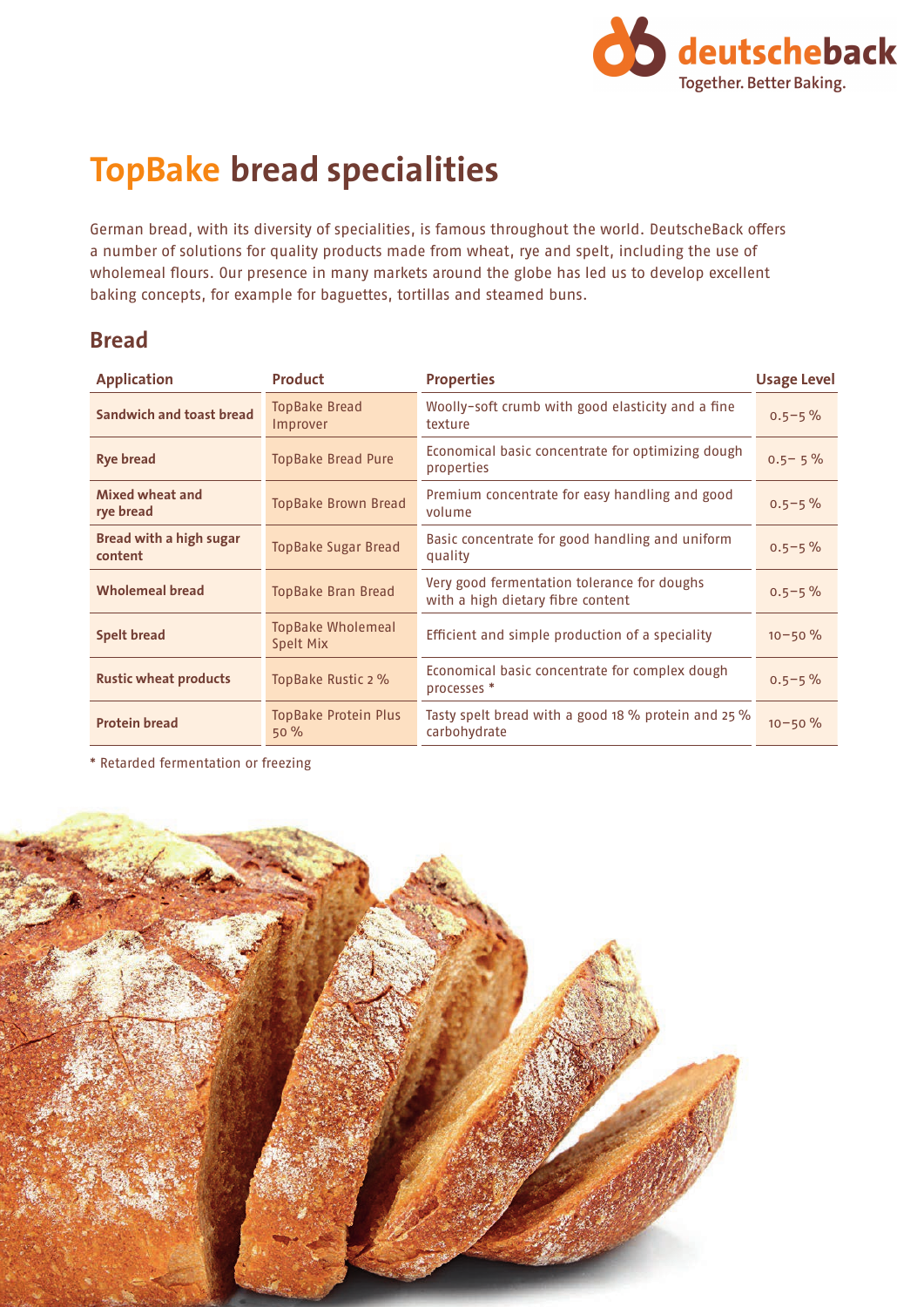## **Rolls and other small items**

| <b>Application</b>    | Product                                        | <b>Properties</b>                                                                                | <b>Usage Level</b> |
|-----------------------|------------------------------------------------|--------------------------------------------------------------------------------------------------|--------------------|
| <b>Hamburger buns</b> | <b>TopBake Bun</b><br>Improver 1               | Very good volume, fine texture, woolly-soft crumb                                                | $0.5 - 5\%$        |
| Hot dog buns          | <b>TopBake Bun</b><br>Improver 2               | All-rounder for optimal crumb properties in soft<br>products                                     | $0.5 - 5\%$        |
| <b>Wheat rolls</b>    | <b>TopBake Cold Gold</b>                       | Premium concentrate for complex dough processes*                                                 | $0.5 - 5\%$        |
|                       | <b>TopBake SBM</b>                             | All-rounder for direct dough processes                                                           | $0.5 - 5\%$        |
|                       | <b>TopBake Rolls Pure</b>                      | Enzyme system with ascorbic acid but no other<br>additives                                       | $0.5 - 5%$         |
|                       | TopBake Rustic 2 %                             | With colouring and flavouring malts for an<br>attractive rustic note; also suitable for freezing | $0.5 - 5\%$        |
| <b>Rye rolls</b>      | <b>TopBake Easy Rye</b>                        | High dough stability even with over-fermented<br>mixed wheat and rye doughs                      | $10 - 50 \%$       |
| <b>Yoghurt rolls</b>  | <b>TopBake Yoghurt</b><br>Spelt 50 %           | Succulent yoghurt/spelt rolls in mixtures with<br>spelt flour type 630                           | $10 - 50 \%$       |
|                       | <b>TopBake Yoghurt</b><br>Malt Multigrain 50 % | Grains lend bite; yoghurt powder ensures a fresh<br>taste when combined with wheat flour         | $10 - 50 \%$       |
| <b>Protein rolls</b>  | TopBake Protein<br>Wheat Rolls 50 %            | Tasty protein/wheat rolls with approx. 20 %<br>protein and a good 30 % carbohydrate              | $10 - 50 \%$       |

\* Retarded fermentation or freezing

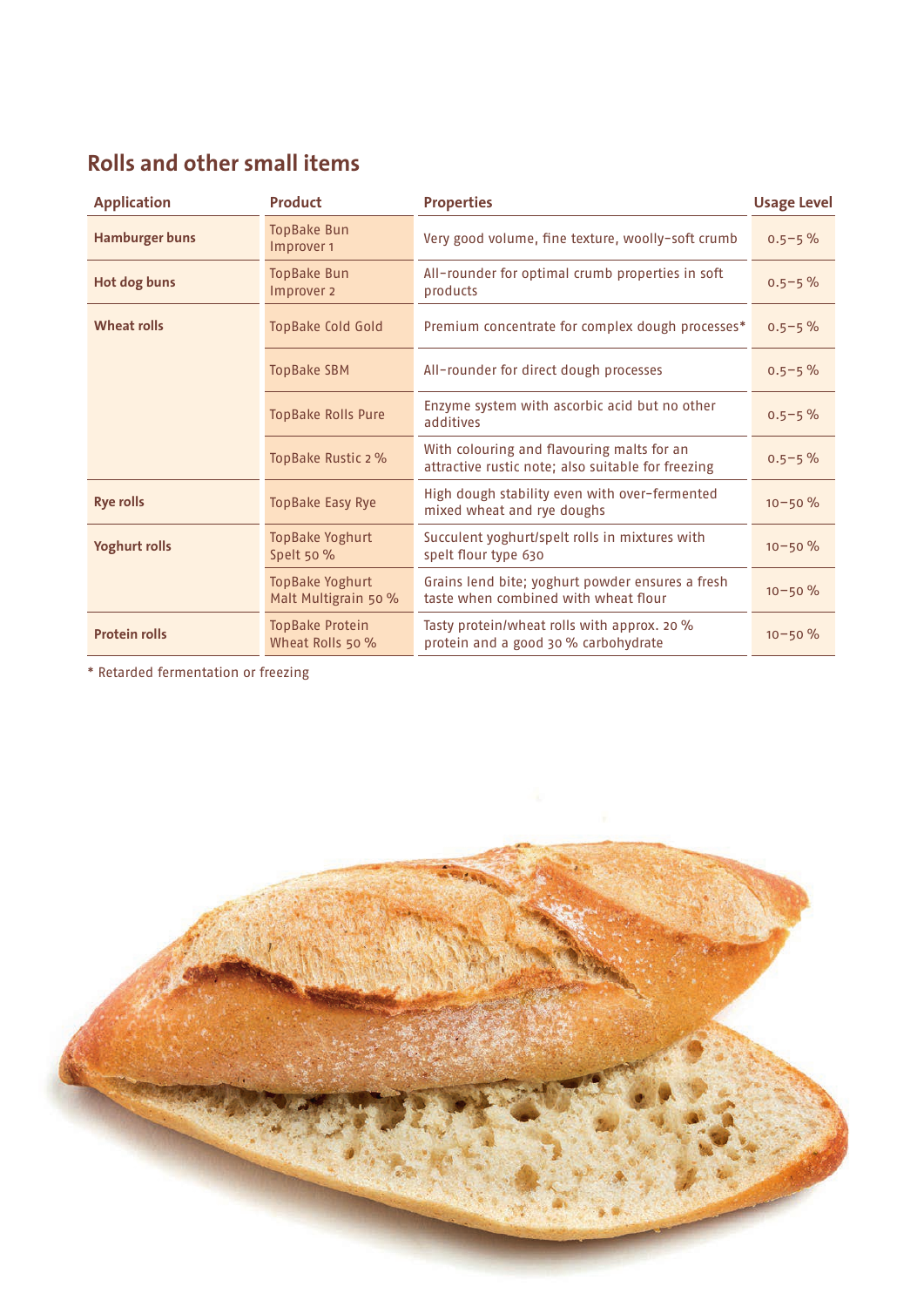## **International specialities**

### **Baguettes**

| <b>Application</b>        | Product                                     | <b>Properties</b>                                                    | <b>Usage Level</b> |
|---------------------------|---------------------------------------------|----------------------------------------------------------------------|--------------------|
| <b>Traditional</b>        | <b>TopBake Baguette</b><br><b>TKS Basic</b> | Basic concentrate for optimal stability with long<br>dough processes | $0.5 - 5\%$        |
|                           | <b>TopBake Baguette</b><br>tks              | All-rounder for reliable production of typical<br>French baguettes   | $0.5 - 5\%$        |
| Wholemeal, rye, malt etc. | TopBake Gold<br><b>Baguette Dark</b>        | For complex applications with wholemeal or<br>rye flours etc. *      | $0.5 - 5\%$        |

\* Retarded fermentation or freezing

#### **Ciabatta**

| <b>Application</b> | <b>Product</b>       | <b>Properties</b>                                                   | <b>Usage Level</b> |
|--------------------|----------------------|---------------------------------------------------------------------|--------------------|
| <b>Ciabatta</b>    | TopBake Ciabatta 2 % | Good gas retention for typical texture with long<br>dough processes | $0.5 - 5\%$        |

#### **Flat bread**

| <b>Application</b>          | <b>Product</b>                   | <b>Properties</b>                                                                  | <b>Usage Level</b> |
|-----------------------------|----------------------------------|------------------------------------------------------------------------------------|--------------------|
| <b>Pizza</b>                | <b>TopBake Pizza</b><br>Improver | Shape and dough stability for American-style<br>pizzas; contains emulsifiers       | $0.5 - 5%$         |
|                             | <b>TopBake Pizza</b><br>Gourmet  | Shape and dough stability for traditional Italian<br>pizzas                        | $0.5 - 5\%$        |
| <b>Tortillas</b>            | TopBake Tortilla E               | Enzyme system for freshness and elasticity                                         | $0.5 - 5\%$        |
|                             | TopBake Tortilla S               | Better water binding for a longer shelf-life,<br>elasticity and rolling properties | $0.5 - 5\%$        |
| <b>Flat bread (Turkish)</b> | TopBake Relax<br>Flat Bread 1 %  | Good shaping properties, gas retention and<br>dough stability                      | $0.5 - 5\%$        |

### **Steamed bread/fried products**

| <b>Application</b>                 | Product                               | <b>Properties</b>                    | <b>Usage Level</b> |
|------------------------------------|---------------------------------------|--------------------------------------|--------------------|
| Steamed bread /<br>steamed noodles | <b>TopBake</b><br><b>Steamed Buns</b> | Good volume; very fine, bright crumb | $0.5 - 5\%$        |
| <b>Beignet</b>                     | <b>TopSweet Beignet</b>               | Easy handling for uniform quality    | $0.5 - 5\%$        |
| <b>Mandazis</b>                    | <b>TopSweet Mandazi</b>               | Easy handling for uniform quality    | $0.5 - 5\%$        |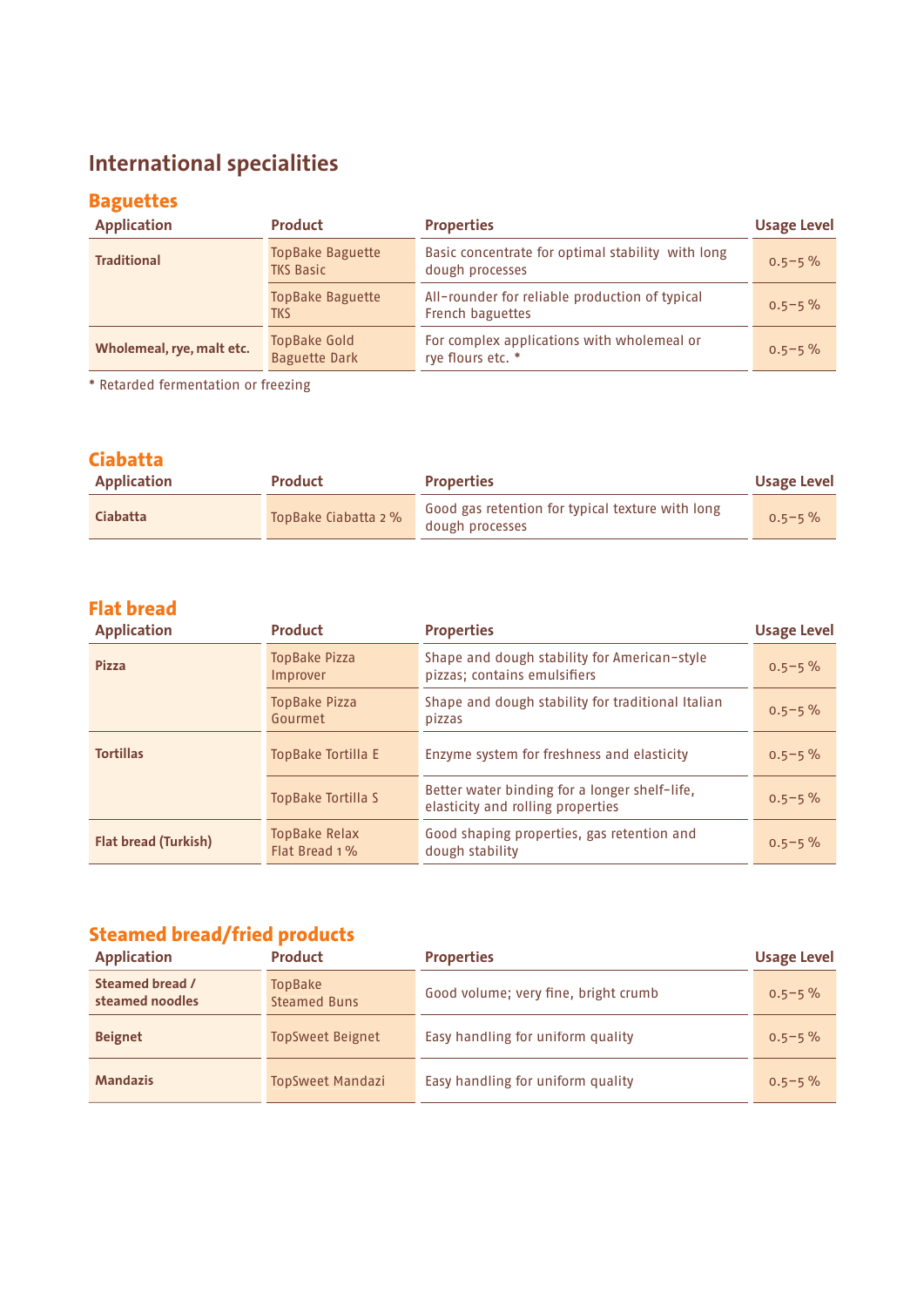#### **Frozen dough pieces**

Special processes need special products. That includes freezing of dough pieces that are to be stored for three to six months before being baked off as fresh bread. The TopBake Frozen product

series is specially designed for long-term freezing and stabilizing of dough pieces in order to meet the requirement of uniform quality.

| <b>Application</b> | Product                                  | <b>Properties</b>                                           | <b>Usage Level</b> |
|--------------------|------------------------------------------|-------------------------------------------------------------|--------------------|
| <b>Rolls</b>       | <b>TopBake Frozen Roll</b>               | Enzyme system with ascorbic acid<br>for clean-label recipes | $0.5 - 5\%$        |
| <b>Baguettes</b>   | <b>TopBake Frozen</b><br><b>Baguette</b> | Enzyme system with ascorbic acid<br>for clean-label recipes | $0.5 - 5\%$        |
| <b>Croissants</b>  | <b>TopSweet Frozen</b><br>Croissant      | Enzyme system with ascorbic acid<br>for clean-label recipes | $0.5 - 5\%$        |